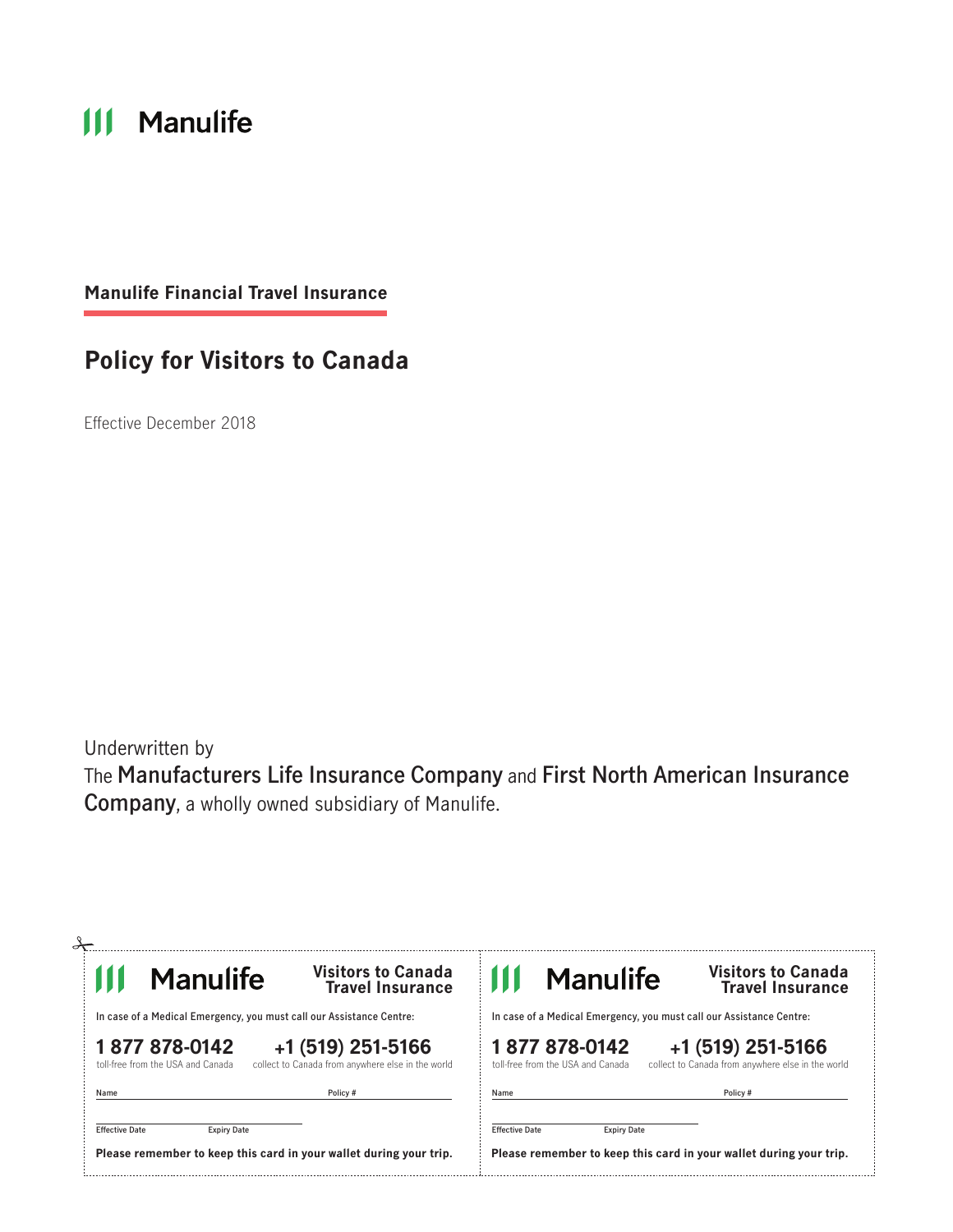#### **Manulife Financial Travel Insurance Policy for Visitors to Canada**

Effective December 2018

Accessible formats and communication supports are available upon request. Visit **[Manulife.ca/accessibility](http://Manulife.ca/accessibility)** for more information.

**10-Day Free Look** – If you notify us within 10 days of your purchase date, as indicated on your confirmation, that you are not completely satisfied with your policy, we will provide a full refund if you have not already departed on your trip and there is no claim in progress. Refunds are only available when Manulife receives your request for a refund before your departure date.



Everyone wants to have a carefree trip and should be able to travel with confidence in their travel insurance purchase. Most people travel every day without a problem, but if something does happen, the member companies of the Travel Health Association of Canada (THiA) want you to know your rights. THiA's Travel Insurance Bill of Rights and Responsibilities builds on the golden rules of travel insurance:

Know your policy  $\bullet$  Know your rights

For more information, go to

[www.thiaonline.com/Travel\\_Insurance\\_Bill\\_of\\_Rights\\_and\\_Responsibilities.html](http://www.thiaonline.com/Travel_Insurance_Bill_of_Rights_and_Responsibilities.html) 

#### $\rightarrow$

If you need medical attention or must make any other type of claim during your trip, call us for assistance first. The Assistance Centre is open 24 hours a day, each day of the year.

Please note that if you do not call the Assistance Centre within 24 hours of hospitalization, you will have to pay 20% of the eligible medical expenses we would normally pay under this policy. If it is medically impossible for you to call, please have someone call on your behalf.

Immediate access to the Assistance Centre is also available through its TravelAid mobile app. To download the app, visit:

**htt p://www.active-care.ca/en/travelaid/** 

**The Manufacturers Life Insurance Company** 

### **Table of contents**

| sible formats and<br>unication supports are available<br>equest.<br>lanulife.ca/accessibility for<br>nformation.                                                                                                                                                                                                                                            | 4.<br>5.                                          |  |
|-------------------------------------------------------------------------------------------------------------------------------------------------------------------------------------------------------------------------------------------------------------------------------------------------------------------------------------------------------------|---------------------------------------------------|--|
| <b>Free Look</b> $-$ If you notify us within 10<br>your purchase date, as indicated on your<br>ition, that you are not completely satisfied<br>r policy, we will provide a full refund if you<br>already departed on your trip and there<br>im in progress. Refunds are only available<br>anulife receives your request for a refund<br>our departure date. | 6.<br>Coverage for side-trips outside of Canada 4 |  |
|                                                                                                                                                                                                                                                                                                                                                             |                                                   |  |
| e wants to have a carefree trip and should be<br>avel with confidence in their travel insurance                                                                                                                                                                                                                                                             |                                                   |  |
| e. Most people travel every day without a<br>, but if something does happen, the member<br>es of the Travel Health Association of<br>(THiA) want you to know your rights. THiA's                                                                                                                                                                            | How does this insurance work with other           |  |
| surance Bill of Rights and Responsibilities                                                                                                                                                                                                                                                                                                                 |                                                   |  |
| in the golden rules of travel insurance:<br>Know your health • Know your trip                                                                                                                                                                                                                                                                               |                                                   |  |

If you need medical attention or must make any other type of claim during your trip, call us for assistance first. The Assistance Centre is open 24 hours a day, each day of the year.

Please note that if you do not call the Assistance Centre within 24 hours of hospitalization, you will have to pay 20% of the eligible medical expenses we would normally pay under this policy. If it is medically impossible for you to call, please have someone call on your behalf.

Immediate access to the Assistance Centre is also available through its TravelAid mobile app. To download the app, visit:

**htt p://www.active-care.ca/en/travelaid/** 

**The Manufacturers Life Insurance Company** 

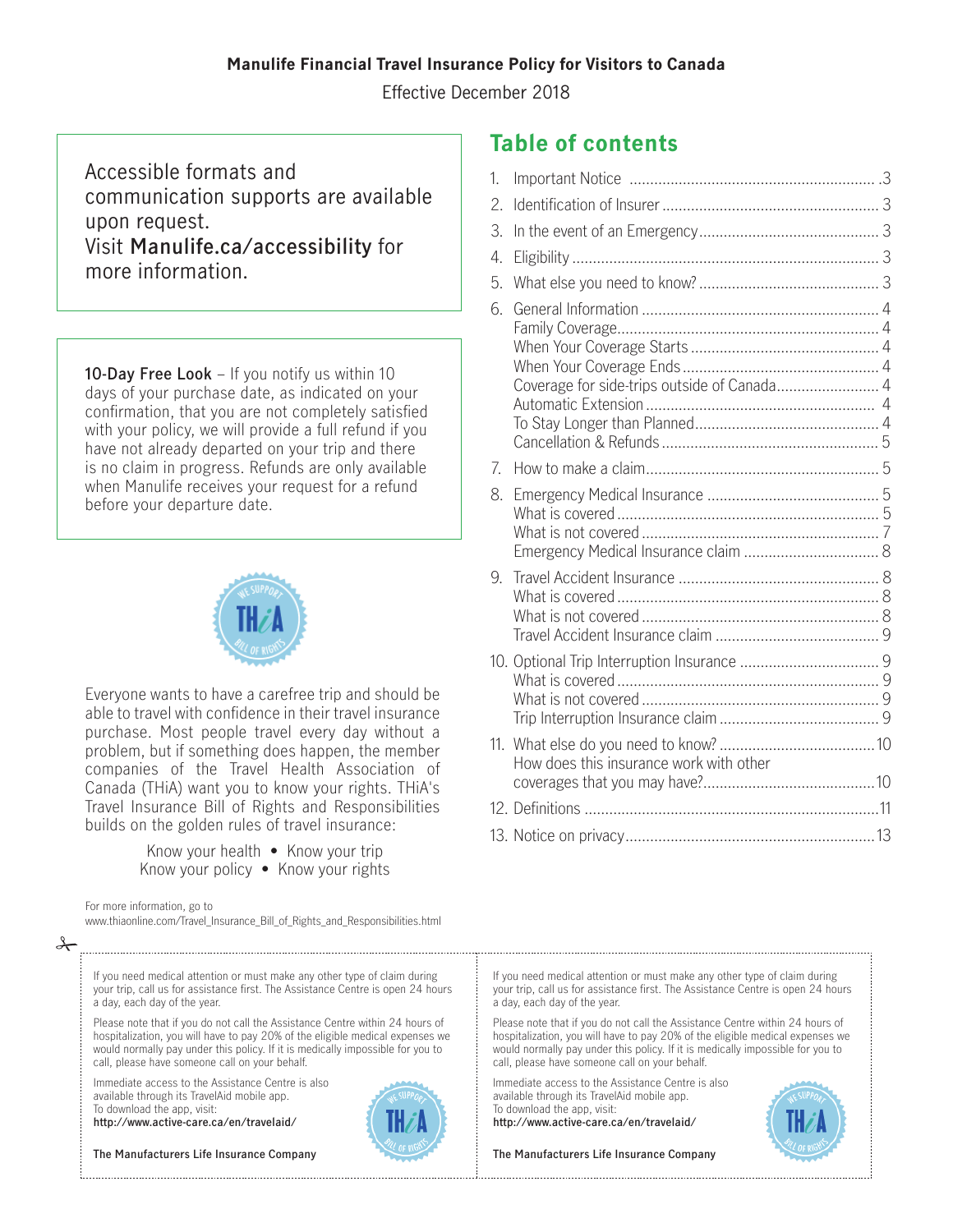## **Important notice**

#### **Read your policy carefully before you travel**

- • Travel insurance is designed to cover losses arising from sudden and unforeseeable circumstances. It is important that you read and understand your policy before you travel, as your coverage may be subject to certain limitations or exclusions.
- • Your policy may not provide coverage for a medical condition and/or symptoms that existed prior to your trip. Check to see how this applies in your policy and how it relates to your departure date, date of purchase or effective date.
- • In the event of an accident, injury or sickness, your prior medical history may be reviewed when a claim is made.
- • If your policy provides travel assistance, you may be required to notify the designated assistance company prior to treatment.
- • Your policy may limit benefits should you not contact the assistance company within a specified period of time.

#### **Notice Required by the Alberta Insurance Act:**

This policy contains a provision removing or restricting the right of the insured to designate persons to whom or for whose benefit insurance money is to be payable.

**Italicized words** have a specific meaning. Please refer to the "Definitions" section of this policy, to find the meaning of each italicized word.

## **Identification of Insurer**

This policy is underwritten by The Manufacturers Life Insurance Company (Manulife) and First North American Insurance Company (FNAIC), a wholly owned subsidiary of Manulife. Any risks identified with the symbol ‡ throughout this document are covered by FNAIC. Manulife has appointed Active Claims Management Inc. (operating as Active Care Management) as the provider of all assistance and claims services under this policy.

## **In the event of an Emergency**

**Call the Assistance Centre immediately** 

**1 877 878-0142 toll-free from Canada or the U.S. or +1 (519) 251-5166 collect from anywhere else.**

 **Our Assistance Centre is there to assist you 24 hours a day, each day of the year.** 

Immediate access to the Assistance Centre is also available through its TravelAid mobile app. The TravelAid mobile app can also provide you with directions to the nearest medical facility, and local emergency telephone numbers (such as 911 in North America).

To download the app, visit: **[http://www.active-care.ca/en/](http://www.active-care.ca/en/travelaid/)  [travelaid/](http://www.active-care.ca/en/travelaid/)** 

Please note that if you do not call the Assistance Centre in an emergency and prior to *treatment*, you will have to pay 20% of the eligible medical expenses we would normally pay under this policy. If it is medically impossible for you to call, please have someone call on *your* behalf.

service available twenty-four hours a day, seven days a week. **Our Assistance Centre also offers a medical consultation** service that connects you within minutes to a Canadian licensed primary care *physician* to get an assessment, diagnosis and prescription as needed. Be sure to ask the Assistance Agent to be referred to the Maple telemedicine Currently, Maple is available in Ontario, British Columbia, Nova Scotia, Manitoba, Newfoundland and Labrador, Alberta, Prince Edward Island, New Brunswick, Quebec, Nunavut and Yukon. As a visitor to either of these provinces, you can use Maple during *your* stay in the province.

## **Eligibility**

#### **Who can apply?**

- Visitors to Canada;
- • Canadians who are not eligible for benefits under a government health insurance plan;
- • Persons who are in Canada on a work visa or Parent and Grandparent Super Visa; or
- New immigrants who are awaiting Canadian *government* health insurance plan coverage.

#### **Eligibility requirements**

You are not eligible for coverage under this policy if any of the following apply to *you*:

- you are travelling against the advice of a *physician*;
- *vou* have been diagnosed with a terminal illness with less than 2 years to live;
- you have a kidney condition requiring dialysis;
- you have used home oxygen during the 12 months prior to the date of application;
- you have been diagnosed with Alzheimer's disease or any other form of dementia;
- you are under 30 days or over 85 years of age (over 69 years of *age* for \$150,000 *Emergency* Medical coverage);
- you reside in a nursing *home, home* for the aged, other long-term care facility or rehabilitation centre;
- you require assistance with *activities of daily living*.

## **What else you need to know when applying for coverage:**

- Coverage must not exceed 365 days.
- Application for insurance may be made before or after you arrive in Canada.
- Plan B applicants 40 years of *age* or over must complete the medical questionnaire.
- A *waiting period* will apply, except in the case of *injury*, if you purchase this insurance after your arrival in Canada or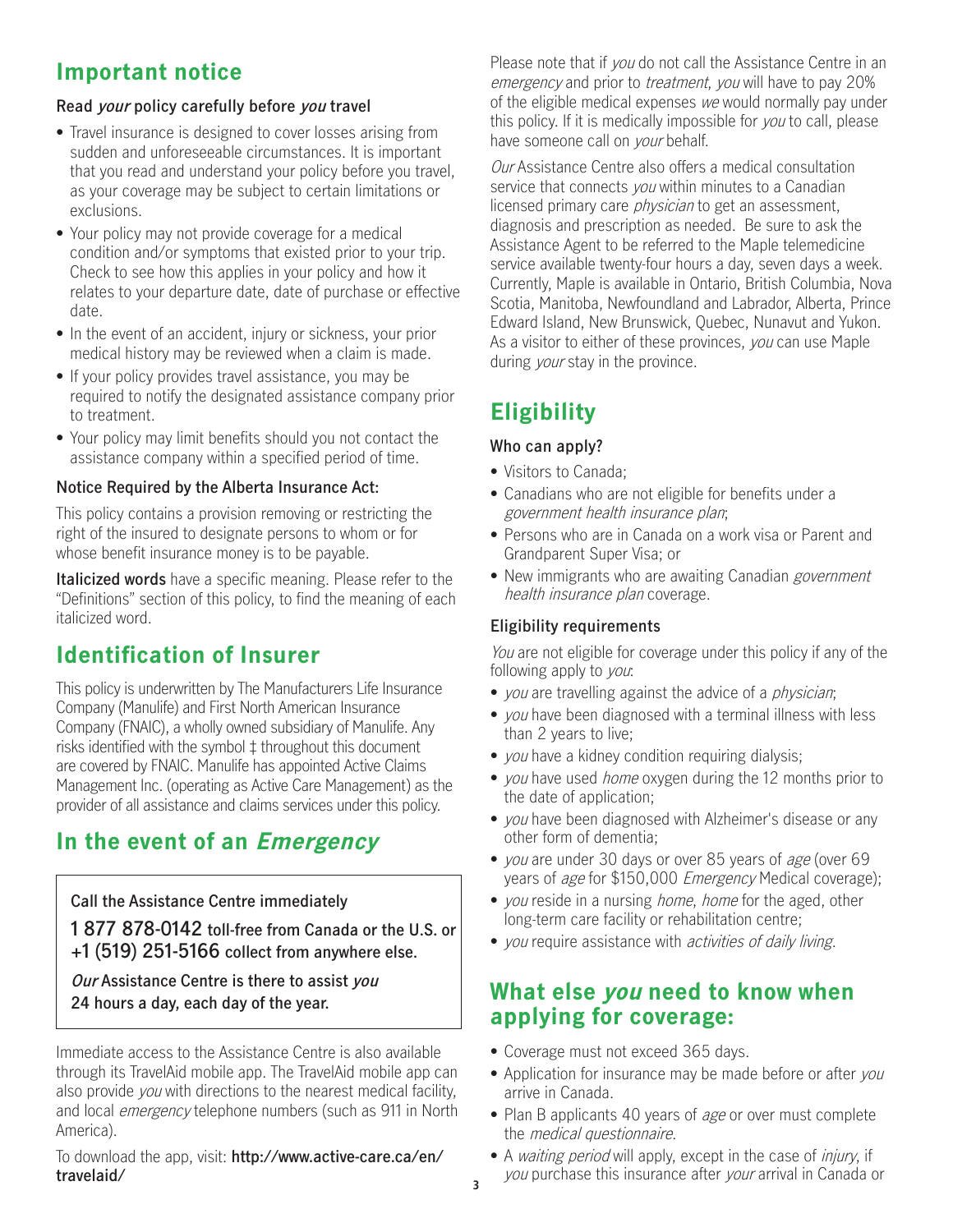after the *expiry date* of an existing Visitors to Canada policy issued by us. Please review the *waiting period* definition.

- You may not be covered under more than one plan during vour trip.
- • A \$75 deductible applies to each claim made under this policy, unless you chose the option of no deductible, \$500, \$1,000, \$2,500, or \$5,000 deductible per claim in *your* application for insurance, and paid the applicable premium. The deductible amount is the amount of covered expenses that *you* are responsible for paying per person per emergency medical claim. Your deductible amount is in Canadian dollars. The deductible amount is shown on your confirmation.
- **Under Plan A, no benefits are payable for a pre-existing condition that existed within the 180 days prior to your effective date of insurance. Please refer to the section "What is not covered under Emergency Medical Insurance?".**
- **• Under Plan B, no benefits are payable for a preexisting condition that is not stable within 180 days of the effective date. Please refer to the section "What is not covered under Emergency Medical Insurance?".**

## **General Information**

**To apply for coverage**, you or someone on your behalf must complete and sign the Manulife Financial Visitors to Canada application for insurance form not more than 365 days before the *effective date* of coverage, and return it to us with your payment of the required premium.

**Family Coverage** is available under Plan A if you purchased and paid the premium for Family Coverage. The parent(s) must be under the *age* of 60 and their unmarried dependent son or daughter, travelling with them must be:

- dependent on the parent(s) for support; and
- named on the confirmation; and
- at least 30 days of age but under 21 years of age; or,
- any age if mentally or physically disabled.

**Your coverage starts** on the later of:

• the *effective date* of insurance as shown on *your* confirmation; or

• the time and date you arrive in Canada from *home*. Except for losses resulting from any *injury*, coverage will begin 48 hours after the *effective date* if you purchase your policy:

- after the *expiry date* of an existing Manulife policy; or
- after you leave home.

When coverage is purchased prior to leaving *home* with an effective date equal to the date and time you are scheduled to arrive in Canada, coverage will also be provided with no additional premium during *your* uninterrupted flight directly to Canada. An uninterrupted flight can include a stop-over provided you do not leave the airport.

**Your coverage ends** on the earliest of the following:

- each time you leave Canada to return home;
- when your policy expires as shown in your confirmation;
- when *you* become a resident of a nursing *home*, *home* for the aged, or other long-term care facility during your trip;
- no more than 365 days after your effective date of insurance; or
- health insurance plan. EXCEPTION: If you are a visitor to • the first day you become insured under a government Canada with an IEC work permit, this policy will continue to provide eligible benefits that are not covered by your government health insurance plan.

At no additional premium, coverage is included up to the date and time you arrive home following an uninterrupted flight from Canada directly *home*, with no intention to return to Canada during your period of coverage under this insurance. An uninterrupted flight can include a stop-over provided you do not leave the airport.

During your coverage period, if you return home under the Trip Break benefit (#13), your Visitors to Canada coverage will be suspended but not terminated and when *you* return to Canada, your policy coverage will resume provided you are still eligible for coverage. There will be no refund of premium for any of the days during *your* return *home*.

#### **Insurance coverage for side-trips outside Canada**

This insurance provides coverage while travelling outside Canada (excluding your country of origin), as long as your side-trip originates and terminates in Canada and does not exceed the lesser of: 30 days per policy or 49% of your total number of coverage days as stated on your confirmation.

During your coverage period, if you take a side-trip outside of Canada that is longer than that permitted in this policy, your Visitors to Canada coverage will be suspended for the remainder of *your* side-*trip* but *your* coverage will not be terminated. When you return to Canada, your coverage will resume.

**Automatic extension of your coverage** is provided beyond the date you were scheduled to return home as per your confirmation if:

- *your common carrier* is delayed and prevents you from travelling on your expiry date. In this case, we will extend your coverage for up to 72 hours;
- you or your travel companion are hospitalized on your expiry date. In this case, we will extend your coverage during the hospitalization up to a maximum of 365 days or until, in *our* opinion, you are stable for discharge from the hospital or for evacuation *home*, whichever is earlier, and for up to 5 days after discharge from the *hospital*;
- you or your travel companion have a medical condition that does not require hospitalization but prevents travel on your expiry date, as confirmed by a physician. In this case, we will extend your coverage for up to 5 days.

**To extend your coverage**, you must make your request before your expiry date or the date you were scheduled to return *home* as per your confirmation. If you have had no change in your health status and have had no event that has resulted or may result in a claim against the policy since the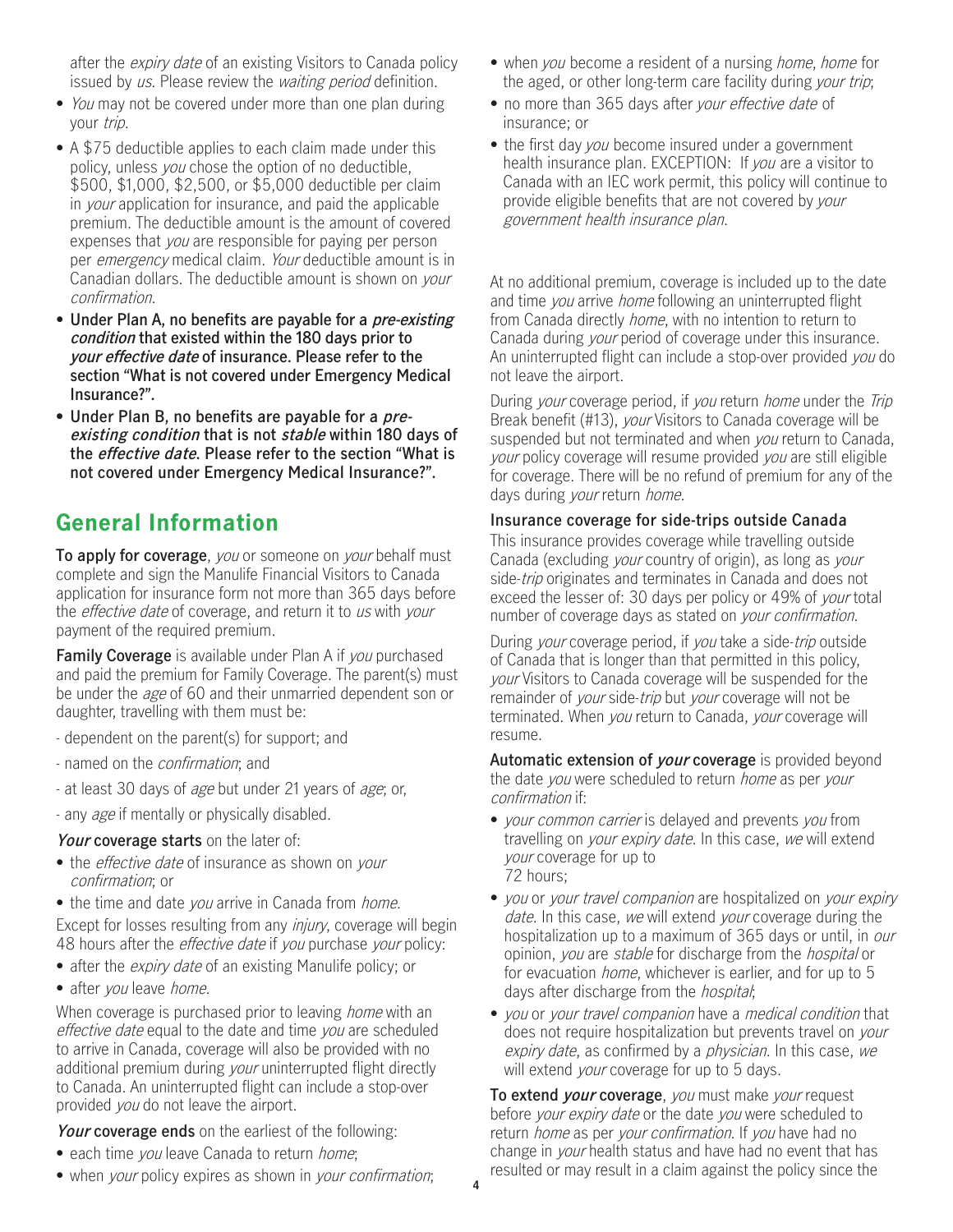effective date of insurance, the extension may be issued upon request. Otherwise, the extension is subject to the approval of the Assistance Centre. In order to avoid the waiting period, purchase your extension of coverage before the expiry date of your existing Visitors to Canada policy issued by us.

#### **To obtain a refund of premium:**

- a) If you are cancelling your policy because your application for a Parent and Grandparent Super Visa was refused, you must provide proof of visa refusal with your request for a full refund. Otherwise, you can ask for a full refund at any time before the *effective date* of *your* insurance.
- b) If you obtain Canadian government health insurance plan coverage, or return home before the date you were scheduled as per your confirmation, and have not reported or initiated a claim, you may ask for a refund of the premium for the unused days of your trip. You will need to provide proof of the date you actually returned *home* or the *effective date* of *your* Canadian government health insurance plan coverage. Simply contact us to ask for a refund. All travellers insured under the same policy must return together or have Canadian government health insurance plan coverage in effect for a refund to be possible. Minimum premium refund amount is\$25.
- c) If you hold a Parent and Grandparent Super Visa and have purchased 365 days of coverage, and are requesting a partial refund due to your early return to your home or departure from Canada and:
	- have had no claim that has been reported, paid or denied. - unused premiums (minimum of \$25) may be refunded when you have provided proof of return to your home or departure from Canada: or
	- have reported a claim or have a payable claim for which the payment has not been issued or the total amount of all reported eligible claim expenses will not exceed the deductible amount, or if a claim has been denied,
		- you may apply to have such claim withdrawn and, subject to *our* approval, the unused premium may be refunded less a handling fee of \$300 per claim, which will be deducted from any amount to be refunded. Any expenses related to any claim that you withdraw, will be your responsibility for payment.
	- a claim has been paid, - no refund is possible.

A written request to cancel this policy must be received within 60 days following the date you return home along with proof of your departure from Canada. In no event will we back-date a cancellation to more than 60 days prior to the date of receipt of your cancellation request. If your cancellation request must include a copy of *your* return airline ticket or a copy of *your* boarding pass, and a copy of every page of your passport to verify that you did not visit Canada between the date you returned *home* and the date you submitted your refund request and a statement saying that you have not incurred any paid claims and will not report or submit any claims against this policy. Once any refund of premium has been requested, no

expenses will be accepted for consideration under the policy, regardless of the date the expense was incurred. Refunds will be credited to the same credit card used to charge the premium. No refunds are available for *Trip* Interruption Insurance after the effective date, side-trips or Trip Breaks.

## **How to make a claim**

**To make a claim due to sickness or injury during your trip, please call the Assistance Centre at:** 

 **1 877 878-0142 Toll-free from the USA and Canada.** 

**+1 (519) 251-5166 Collect to Canada from anywhere else.** 

Immediate access to the Assistance Centre is also available through its TravelAid mobile app. To download the app, visit: **[http://www.active-care.ca/en/travelaid](http://www.active-care.ca/en/travelaid/)/** 

**Call within 24 hours of hospitalization**. If you do not contact the Assistance Centre before receiving medical treatment, you will have to pay 20% of the medical expenses we would normally pay under this insurance. If it is medically impossible for you to call when the *emergency* happens, the 20% co-insurance will not apply. In this case, we ask that you call as soon as you can or that someone call on your behalf.

The Assistance Centre will verify and explain *your* coverage to you; refer you to a medical provider; arrange to have your covered expenses billed directly to us where possible; and monitor your medical condition.

Please mail all original receipts, bills and invoices to: **Manulife Financial Travel Insurance c/o Active Care Management P.O. Box 1237, Stn. A Windsor, ON N9A 6P8** 

Your claim must be sent to us within 90 days of your loss. Ensure you keep a copy of your receipts, bills and invoices for your records.

To determine which documents are needed for each type of claim, refer to the insurance plan under which you are filing a claim.

### **What is covered under Emergency Medical Insurance?**

your emergency treatment and ordered by a physician (or a Under Emergency Medical Insurance, you are covered for the actual eligible covered expenses related to the medical attention you need if a medical emergency begins unexpectedly after *your effective date* of insurance and when these expenses are not covered by any other benefit plan. The maximum amount payable is based on the plan you have purchased. Medical attention must be required as part of dentist in the case of dental *treatment*). Covered expenses and benefits are subject to the policy's exclusions and limitations and your deductible amount. The deductible amount is **<sup>5</sup>**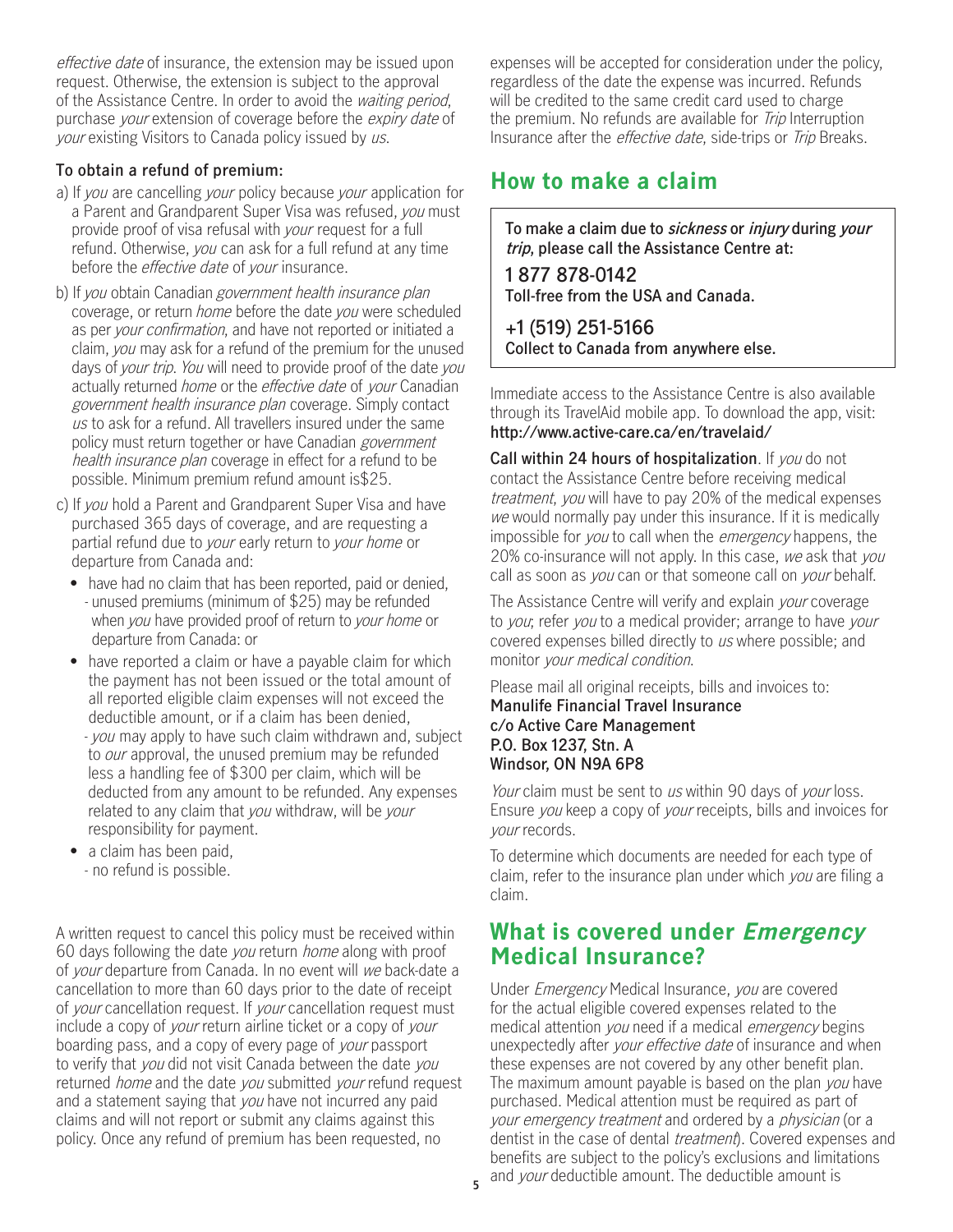the amount of covered expenses that you are responsible for paying per person per *emergency* medical claim. Your deductible amount applies to the amount remaining after any covered expenses are paid by any other benefit plan you may have. The deductible amount is shown on your confirmation and applies to each claim.

#### **All medical procedures and/or tests (including but not limited to MRI, MRCP, CAT Scan, CT Angiogram, Nuclear Stress Test, Angiogram or Cardiac Catheterization or any surgery) must be authorized by the Assistance Centre in advance.**

We will cover Benefits #5 to #11 and #13 only if they have been authorized and arranged by the Assistance Centre.

Eligible covered expenses include:

#### **1. Expenses to receive emergency medical attention**

- Reasonable and customary charges for medical care received from a *physician* in or out of *hospital*, the cost of a hospital room (semi-private room when available or an intensive care unit when medically necessary); the services of a licensed private duty nurse while you are in hospital; the rental or purchase (whichever is less) of a *hospital* bed, wheelchair, brace, crutch or other medical appliance; tests that are needed to diagnose or find out more about your condition; and drugs that are prescribed for you and are available only by prescription from a *physician* or dentist. Follow-up visits are covered until the attending *physician* or our medical advisors declare the end of the medical emergency.
- **2. Expenses for paramedical services** Treatment received from a licensed chiropractor, osteopath, acupuncturist, chiropodist, physiotherapist or podiatrist, up to \$70 per visit to a maximum of \$700 for a covered injury. Your paramedical practitioner must be a person other than yourself or an *immediate family* member.
- **3. Expenses for ambulance transportation** Reasonable and customary charges for local licensed ground ambulance service to transport you to the nearest appropriate medical service provider in an emergency.
- **4. Expenses for emergency dental treatment** If you need dental *treatment* in an *emergency*, we will pay:
	- up to \$300 for the relief of dental pain; or
	- if you suffer from an accidental blow to the mouth, up to \$4,000 to repair or replace *your* natural or permanently attached artificial teeth.
- **5. Expenses related to your death** If you die during your trip from an *emergency* covered under this insurance, we will reimburse your estate for:
	- up to \$3,000 to have *your* body prepared where *you* die and the cost of the standard transportation container normally used by the airline, plus the return *home* of your body; or
	- up to \$3,000 to have *your* body prepared and the cost of a standard burial container, plus up to \$3,000 for your burial where you die; or
	- up to \$3,000 to cremate your body where you die, plus the return *home* of your ashes.

In addition, if someone is legally required to identify your body and must travel to the place of *your* death, we will pay the return economy class airfare via the most cost-effective itinerary for that person, as well as up to \$300 for that person's hotel and meal expenses. We will also cover that person for up to 72 hours under the same Emergency Medical Insurance Plan purchased by you.

- return *home* after your emergency treatment, we will pay for **6. Expenses to bring** *you home* – If *your* treating *physician* recommends that you return home because of your emergency or if our medical advisors recommend that you one or more of the following:
	- • the extra cost of an economy class airfare via the most cost-effective itinerary;
	- • a stretcher airfare on a commercial flight via the most cost-effective itinerary, if a stretcher is medically necessary;
	- • the return economy class airfare of a qualified medical attendant via the most cost-effective itinerary to accompany you, and the attendant's reasonable fees and expenses, if this is medically necessary or required by the airline; or
	- the cost of air ambulance transportation, if it is medically necessary.

#### **7. Extra expenses for meals, hotel, phone calls and taxi**

– If a medical *emergency* prevents you or your travel companion from returning home as originally planned, or if your emergency medical treatment or that of your travel companion requires your transfer to a location that is different from your original destination, we will reimburse you up to \$150 per day to a maximum of \$1,500 for *your* extra hotel, meals, essential calls and taxi fares. We will only pay for these expenses if you have actually paid for them.

- **8. Expenses to bring someone to your bedside**  If you are travelling alone and are admitted to a hospital for five (5) days or more because of a medical *emergency*, we will pay up to \$3,000 for the return economy class airfare via the most cost-effective itinerary for one immediate family member or one close friend to be with you. We will also pay up to \$500 for that person's hotel and meals and cover him/her under the same *Emergency* Medical Insurance Plan purchased by you, until you are medically fit to return home.
- we will cover the expenses for an attendant to provide **9. Expenses for childcare** – If you are admitted to hospital, childcare services when such service is required. The attendant must be a person other than the *child's* parent. member of the immediate family, your travel companion, or the person whose guest you are during the *trip. We* will reimburse you up to \$100 per day to a maximum of \$300 per trip. The child(ren) must have been under your care during *your trip.*
- are admitted to *hospital* for more than 24 hours or must **10. Expenses to return children under your care** – If you return *home* because of an *emergency*, we will pay for the extra cost of the *children's* economy class airfare *home* via the most cost-effective itinerary and the return economy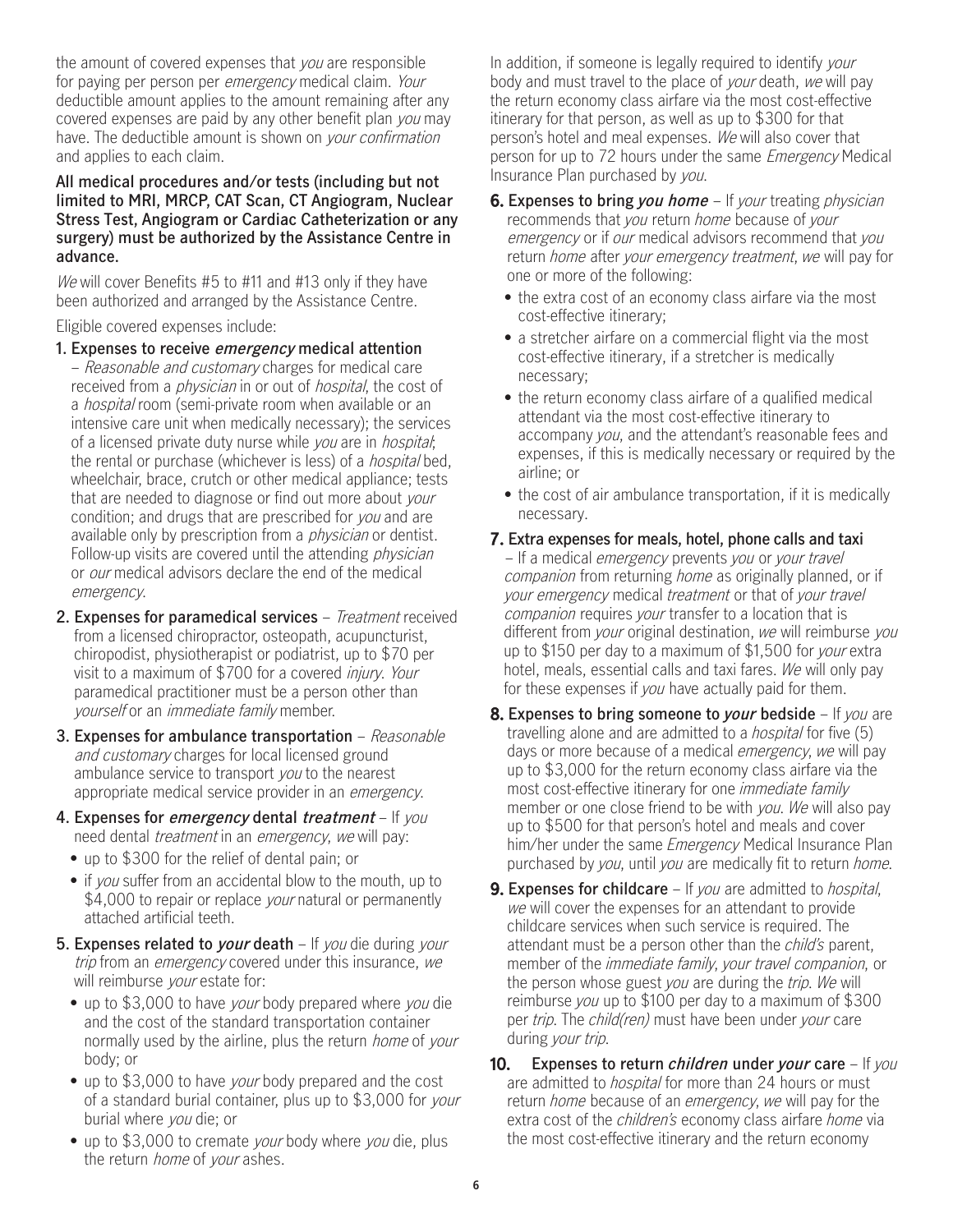class airfare via the most cost-effective itinerary for a qualified escort when the airline requires it. The *children* must have been under your care during your trip and covered under this policy.

- **11. Expenses to return your travel companion** We will via the most cost-effective itinerary, to return *your* travel cover the extra cost of one-way economy class airfare companion (one person who is travelling with you at the time of your emergency and insured under our travel insurance plan) home, if you are repatriated or evacuated under Benefit #5 or 6 above.
- **12. Hospital allowance** If you are hospitalized for more than 72 hours, we will reimburse up to \$100 for each 24-hour period to a maximum of \$300 for telephone and television out-of-pocket expenses incurred by you when hospitalized. Expenses must be supported by original receipts.
- **13. Trip break**  If you have requested and received prior approval from our Assistance Centre, you may return home without terminating *your* coverage. *Your* coverage will be suspended but will not terminate after you leave Canada and while you are home. Your suspension of coverage will end and *your* coverage will be reinstated when *you* arrive in Canada. There will be no refund of premium for any of the days during your return home.

#### **What is not covered under Emergency Medical Insurance?**

#### **We will not pay any expenses or benefits relating directly or indirectly to:**

 **1.** Any sickness that manifests during the waiting period even if related expenses are incurred after the *waiting period*.

#### **2. For Plan A** –

- a) any *medical condition*, diagnosed or undiagnosed, which existed or for which you sought or received medical advice, consultation or investigation, or for which treatment was required or recommended by a *physician*, within the 180 days prior to the *effective date*;
- b) any heart condition if, in the 180 days before the *effective* date, you required any form of nitroglycerine for the relief of angina pain; and/or
- c) any lung condition if, in the 180 days before the effective date, you required *treatment* with oxygen or Prednisone for a lung condition.

#### **3. For Plan B** –

- a) a pre-existing condition that is not stable in the 180 days before the *effective date* of insurance;
- b) any heart condition if, in the 180 days before the *effective* date, you required any form of nitroglycerine for the relief of angina pain; and/or
- c) any lung condition if, in the 180 days before the *effective* date, you required treatment with oxygen or Prednisone for a lung condition.
- **4.** Expenses for a pre-existing condition for which you were hospitalized either more than once, or for at least two (2) consecutive days, in the 12-month period before your effective date of insurance. **<sup>7</sup>**
- **5.** Covered expenses that exceed the reasonable and customary charges that normally apply where the medical emergency occurs.
- **6.** Covered expenses that exceed the maximum insured amount available under the plan you have purchased.
- **7.** Any expenses or benefits if the information provided on the application for insurance is not truthful and accurate or you did not meet the eligibility requirements under this coverage.
- **8.** Covered expenses that exceed 80% of those we would normally pay under this insurance, if you do not contact the Assistance Centre within 24 hours of hospitalization, unless your medical condition makes it medically impossible for you to call (in that case, the 20% co-insurance does not apply).
- **9.** Any *treatment* that is not for an *emergency*.
- **10.** Continued *treatment* of a *medical condition* when you have already received emergency treatment for that condition during *your trip*, if *our* medical advisors determine that the medical emergency has ended.
- **11.** Magnetic resonance imaging (MRI), computerized axial tomography (CAT) scans, sonograms, ultrasounds or biopsies, cardiac catheterization, angioplasty and/or cardiovascular surgery including any associated diagnostic test(s) or charges unless approved in advance by the Assistance Centre prior to being performed. All surgery must be authorized by the Assistance Centre prior to being performed except in extreme circumstances where surgery is performed on an *emergency* basis immediately upon admission to hospital.
- **12.** A medical condition:
	- when *you* knew, before *you* left *home*, or before the effective date of coverage, that you would need or be required to seek treatment for that medical condition during your trip; and/or
	- for which it was reasonable to expect before you left home or before your effective date of coverage, that you would need treatment during your trip; and/or
	- for which future investigation or *treatment* was planned before you left home; and/or
	- • which produced symptoms that would have caused an ordinarily prudent person to seek *treatment* in the 3 months before leaving home; and/or
	- that had caused *your physician* to advise you not to travel.
- **13.** Any emergency and non-emergency medical services for any *injury* that occurred or *sickness* that started or was treated during any trip break (Benefit #13) that you have taken or after the number of days permitted for *your* sidetrip outside of Canada.
- **14.** An emergency resulting from mountain climbing requiring the use of specialized equipment, including carabiners, crampons, pick axes, anchors, bolts and lead-rope or top-rope anchoring equipment to ascend or descend a mountain; rock-climbing; parachuting, skydiving, hanggliding or using any other air-supported sporting device; participating in a motorized speed contest; or your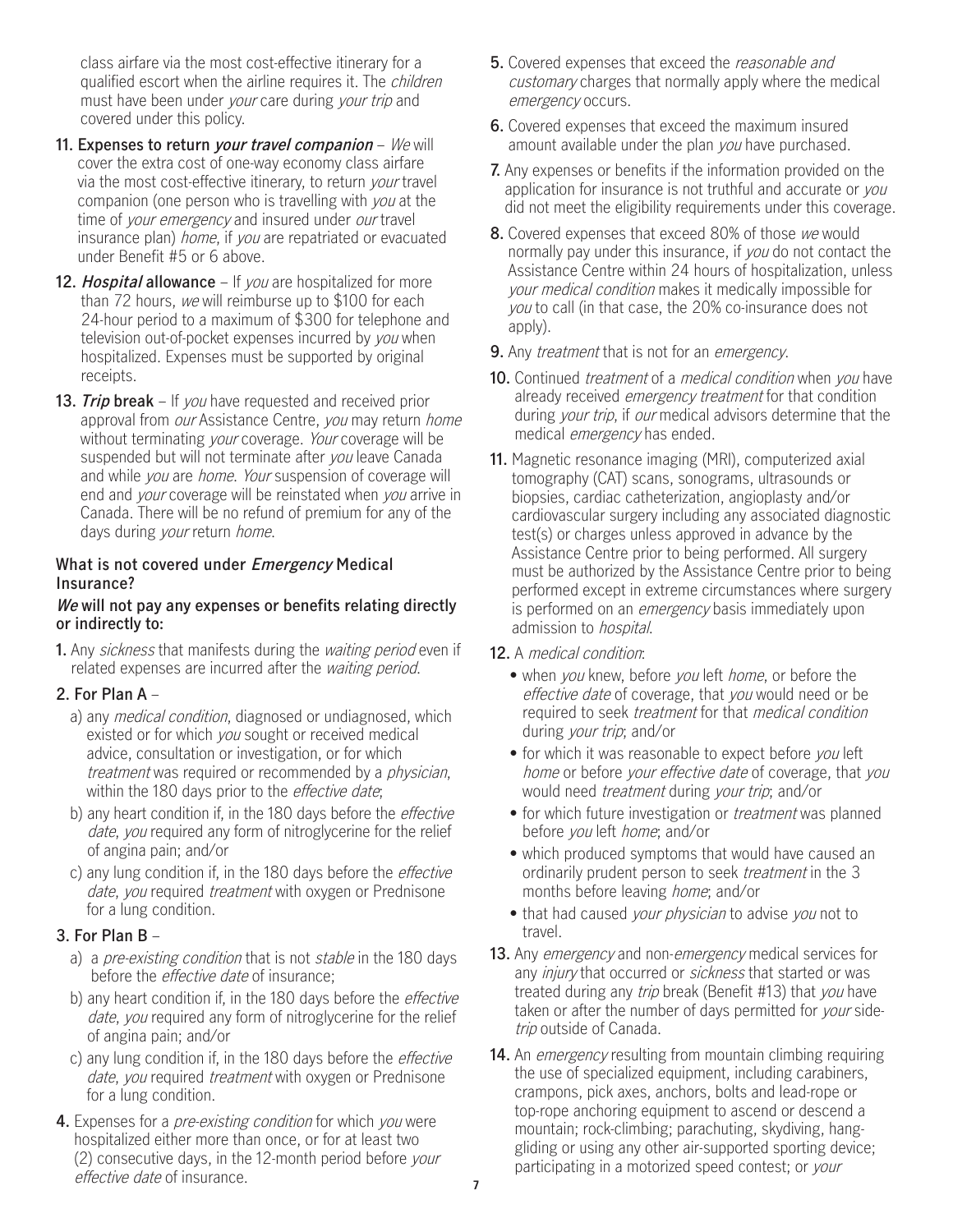professional participation in a sport, snorkeling or scubadiving when that sport, snorkeling or scuba-diving is your principal paid occupation.

- **15.** Self-inflicted injuries, unless medical evidence establishes that the injuries are related to a mental health illness.
- **16.** Committing or attempting to commit a criminal act.
- **17.** Not following a recommended or prescribed therapy or treatment.
- **18.** Any loss, injury or death related to intoxication, the misuse, abuse, overdose, or chemical dependence on medication, drugs, alcohol or other intoxicant.
- **19.** Any loss resulting from your minor mental or emotional disorder.
- **20.** a) Your routine prenatal care; b) your pregnancy or childbirth or complications thereof when they happen in the 9 weeks before or after the expected date of delivery; c) your child born during your trip.
- **21.** For insured children under 2 years of age, any medical condition related to a birth defect.
- **22.** Any benefit that must be authorized or arranged in advance by the Assistance Centre when it has given no authorization or made no arrangement for that benefit.
- **23.** Any emergency that occurs or recurs after our medical advisors recommend that you return home following your emergency treatment, and you choose not to.
- **24.** Any death or injury sustained while piloting an aircraft, learning to pilot an aircraft or acting as a member of an aircraft crew.
- **25.** For consecutive policies with no interruption in coverage and policy extensions: any *medical condition* which first appeared, was diagnosed or for which you received medical treatment, after the scheduled departure date and prior to the *effective date* of the subsequent policy or insurance extension.
- **26.** Any follow-up visits outside Canada when the emergency occurred in Canada.
- **27.** Any *medical condition you* contract or suffer in a specific country, region, or city when a Government of Canada Travel Advisory, issued before your departure to that country, region, or city advises Canadians to avoid all or non-essential travel to that specific country, region or city. In this exclusion, "medical condition" is limited, related or due to the reason for the Travel Advisory.

#### **28.** Any act of war or act of terrorism.

#### **If you are making a claim under this benefit, we will need:**

- original receipts for all bills and invoices;
- proof of payment made by *you* and/or by any other benefit plan;
- • medical records including complete diagnosis by the attending *physician* or documentation by the *hospital*, which must support that the *treatment* was medically necessary;
- proof of the accident if *you* are submitting a claim for dental expenses resulting from an accident;
- proof of travel dates for side-trips outside Canada; and
- a copy of *your* ticket and passport confirming travel dates and entry into Canada.

### **What is covered under Travel Accident Insurance?**

We will pay up to the maximum according to the following schedule for loss of life, limb or sight resulting directly from an injury:

- **1.** Up to \$50,000 if an injury causes you to die, to become completely and permanently blind in both eyes, or to have two of your limbs fully severed above your wrist or ankle joints, within 365 days of the accident.
- **2.** Up to \$25,000 if an injury causes you to become completely and permanently blind in one eye, or to have one of *your* limbs fully severed above a wrist or ankle joint, within 365 days of the accident.
- **3.** If you have more than one *injury* during your trip, we will pay the applicable insured sum only for the one accident that entitles you to the largest benefit amount.

#### **What is not covered under Travel Accident Insurance?**

Under Travel Accident Insurance, we will not cover expenses or benefits if your death or *injury* results directly or indirectly from:

- **1.** Mountain climbing requiring the use of specialized equipment, including carabiners, crampons, pick axes, anchors, bolts and lead-rope or top-rope anchoring equipment to ascend or descend a mountain; rockclimbing; parachuting, skydiving, hang-gliding or using any other air-supported sporting device; participating in a motorized speed contest; or your professional participation in a sport, snorkeling or scuba-diving when that sport, snorkeling or scuba-diving is your principal paid occupation.
- **2.** Your self inflicted injury unless medical evidence establishes that the injuries are related to a mental health illness.
- **3.** Not following a recommended or prescribed therapy or treatment.
- **4**. Any loss, injury or death related to intoxication, the misuse, abuse, overdose, or chemical dependence on medication, drugs, alcohol or other intoxicant.
- **5.** Any loss resulting from your minor mental or emotional disorder.
- **6.** Piloting an aircraft, learning to pilot an aircraft, or acting as a member of an aircraft crew.
- **7.** A criminal act or an attempt to commit such an act by you or your beneficiary.
- **8.** A sickness or disease, even if the proximate cause of its activation or reactivation is the result of an *injury*.
- **9.** Any act of war or act of terrorism.
- **10.** Any medical condition you contract or suffer in a specific country, region, or city when a Government of Canada **8**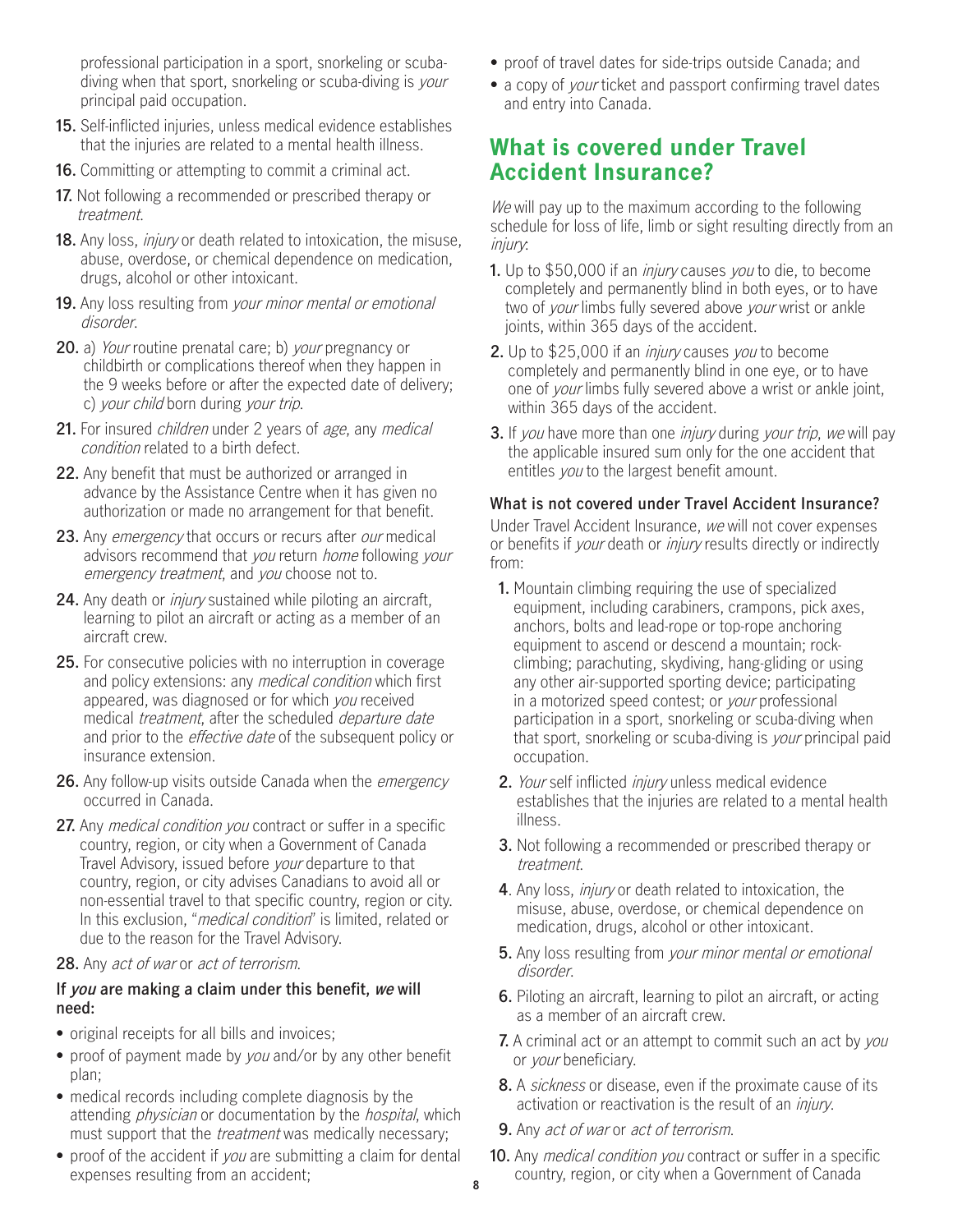Travel Advisory, issued before your departure to that country, region, or city advises Canadians to avoid all or non-essential travel to that specific country, region or city. In this exclusion, "*medical condition*" is limited, related or due to the reason for the Travel Advisory.

#### **If you are making a claim under Travel Accident Insurance, the following conditions apply:**

- **1.** If your body is not found within 12 months of the accident, we will presume that you died as a result of your injuries.
- **2.** If a claim is made under this insurance, we will need:
	- a) a police, autopsy or coroner's report;
	- b) medical records; and
	- c) a death certificate, as applicable.

## **What is covered under optional Trip Interruption Insurance?**

**Trip Interruption Insurance is an optional plan that provides** coverage for an individual *trip*. If *your trip* is interrupted due to a covered event that occurs under this insurance, we will pay up to a maximum of \$1,500 for single coverage, or \$5,000 for family coverage for:

- **1.** a) the prepaid portion of *your trip* that is non-refundable and non-transferable to another travel date, except prepaid unused transportation home; or
	- b) your additional and unplanned hotel and meal expenses, your essential phone calls and taxi fares to a maximum of \$300 per day for up to two (2) days when no earlier transportation arrangements are available; and/or
	- c) your one-way economy class airfare via the most costeffective itinerary to return you home.
- **2.** Events covered after you arrive in Canada from home include:
	- a) your or your travel companion's emergency medical condition or death;
	- b) your or your travel companion's immediate family member's *emergency medical condition* or death;
	- c) emergency hospitalization or death of the person whose guest you are during your trip.

#### **What is not covered under optional Trip Interruption Insurance?**

Under *Trip* Interruption Insurance, we will not cover expenses resulting directly or indirectly from:

- **1.** A medical condition related to a covered event, if the medical condition was not *stable* in the three (3) months before the *effective date* of insurance.
- **2.** An event which, at the effective date of this insurance, you or your travel companion knew, or it was reasonable to expect, may eventually prevent you from completing your trip.
- **3.** The medical condition or death of a person who is ill when the purpose of *your trip* is to visit that person.
- **4.** Travel arrangements for which no premium was paid before departure from your home.

emotional disorder.

- **6.** Your self inflicted injury unless medical evidence establishes that the injuries are related to a mental health illness.
- **7.** Committing or attempting to commit a criminal act.
- **8.** Not following a recommended or prescribed therapy or treatment.
- **9.** Any loss, *injury* or death related to intoxication, the misuse, abuse, overdose, or chemical dependence on medication, drugs, alcohol or other intoxicant.
- **10.** a) Routine prenatal care; b) pregnancy or childbirth or complications of pregnancy or childbirth occurring in the 9 weeks before or after the expected date of delivery; or c) a *child* who is born after you leave *home*.
- **11.** A medical condition :
	- when you knew, before you left *home*, or before the effective date of coverage, that you would need or be required to seek treatment for that medical condition during your trip; and/or
	- for which it was reasonable to expect before you left home that you would need *treatment* during your trip; and/or
	- for which future investigation or *treatment* was planned before you left home; and/or
	- • which produced symptoms that would have caused an ordinarily prudent person to seek *treatment* in the three (3) months before leaving home; and/or
	- that had caused your physician to advise you not to travel.
- **12.** The failure of any travel supplier through which you have contracted to supply services, or the failure of any travel agent, agency or broker to supply services.
- **13.** Any act of war or act of terrorism.

#### **If you are making a claim under Trip Interruption Insurance, the following conditions apply:**

- **1.** You must contact the Assistance Centre immediately or, at the latest, the business day following the cause of the interruption. Any delays in notifying the Assistance Centre will limit the benefit to the non-refundable amount that would have been payable on the date the cause for claim occurred.
- **2.** We will need proof of the cause of the claim including a medical certificate completed by the attending *physician* and stating why travel was not possible as booked and, if applicable:
	- • complete original unused transportation tickets and vouchers;
	- • original passenger receipts for the new tickets purchased;
	- • the original receipts for the travel arrangements paid in advance and for the extra hotel, meal, taxi and telephone expenses incurred by you;
	- any other invoice or receipt supporting the claim; and

**5.** Any loss resulting from your minor mental or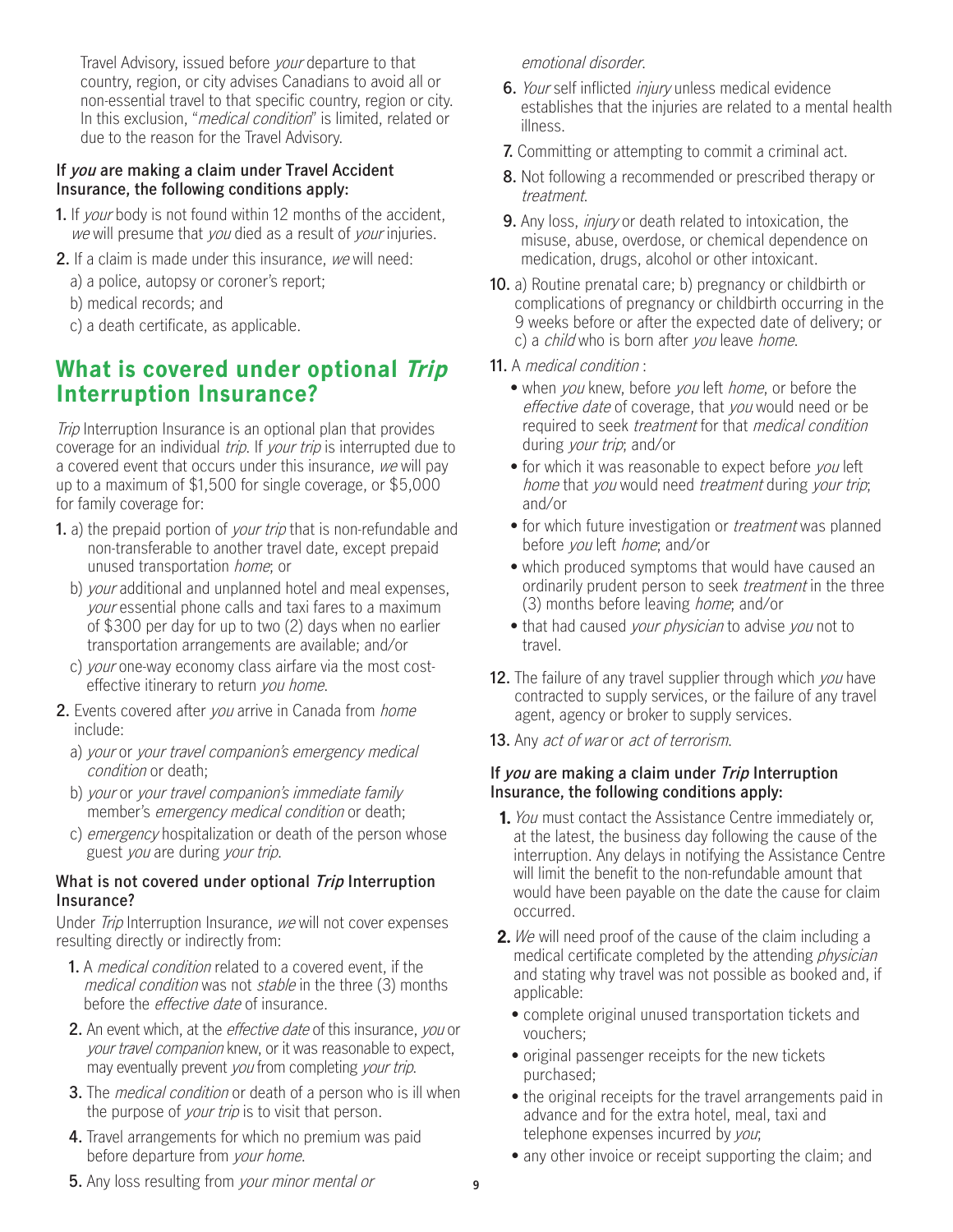medical condition is the reason for your claim.

## **What else do you need to know?**

This policy is issued on the basis of information provided in your application (including the medical questionnaire if required). Your entire contract with us consists of: this policy, your application for this policy (including the completed medical questionnaire if required), the *confirmation* issued in respect of that application, and any other amendments or endorsements resulting from extensions or top-ups of coverage. This insurance is void in the case of fraud or attempted fraud, or if you conceal or misrepresent any material fact in your application for this policy or extension of coverage under this policy.

The right of any person to designate persons to whom or for whose benefit insurance money is payable is restricted.

**Despite any other provisions of this contract, this contract is subject to the statutory conditions contained in the governing provincial statutes respecting contracts of accident and sickness insurance where your policy was issued.** 

#### **Limitation of Liability**

Our liability under this policy is limited solely to the payment of eligible benefits, up to the maximum amount purchased, for any loss or expense. Neither we, upon making payment under this policy, nor *our* agents or administrators assume any responsibility for the availability, quality, results or outcome of any *treatment* or service, or *your* failure to obtain any treatment or service covered under the terms of this policy. The participation of the insurers is several and not joint and none of them will under any circumstances participate in the interest and liabilities of any of the others.

#### **Premium**

The required premium due and payable at the time of purchase will be determined according to the schedule of premium rates then in effect. Premium rates and policy terms and conditions are subject to change without prior notice.

required) prior to *your effective date*. Upon payment of premium, this document becomes a binding contract, provided it is accompanied by a confirmation upon which a contract number appears, and we have received your completed application (including the medical questionnaire if

If the premium is insufficient for the period of coverage selected, we will: charge and collect any underpayment; or shorten the policy period by written endorsement if an underpayment in premium cannot be collected. Coverage will not be in effect if the premium is not received, if a cheque is not honoured for any reason, if credit card charges are invalid or if no proof of *your* payment exists.

#### **How does this insurance work with other coverages that you may have?**

The insurance coverages outlined in this policy are secondpayor plans. If there are other third-party liability, group

• the entire medical file of any person whose health or or individual, basic or extended health insurance plans or or individual, basic or extended health insurance plans or contracts including any private or provincial or territorial auto insurance plans providing *hospital*, medical or therapeutic coverage or any other third-party liability insurance in force concurrently herewith, amounts payable hereunder are limited to those expenses incurred while away from *home* that are in excess of the amounts for which you are insured under such coverage.

> If you are eligible, from any other insurer, for benefits similar to those provided under this insurance, the total benefits paid to you by all insurers cannot exceed your actual expenses. We will coordinate the payment of benefits with all insurers who provide *you* with benefits similar to those provided under this insurance, to a maximum of the largest amount specified by each insurer (except if *your* current or former employer provides you with an extended health insurance plan with a lifetime maximum coverage of \$50,000 or less).

In addition, we have full rights of subrogation. In the event of a payment of a claim under this policy, we will have the right to proceed, in *your* name, but at *our* expense, against third parties who may be responsible for giving rise to a claim under this policy. You will execute and deliver such documents as are necessary and cooperate fully with us to allow us to fully assert *our* rights. You will do nothing to prejudice such rights.

If you are insured under more than one policy underwritten by us, the total amount we will pay to you cannot exceed your actual expenses; and the maximum you are entitled to is the largest amount specified for the benefit in any one policy. If you are insured under more than one policy and the total amount of all accident insurance you have exceeds \$50,000, our aggregate liability will not exceed that amount, and any excess insurance will be void and the premiums paid for such excess insurance will be refunded.

#### **To whom will we pay your benefits if you have a claim?**

Except in the case of *your* death, we will pay the expenses covered under this insurance to you or the provider of the service. Any sum payable for loss of life will be payable to *your* estate. You must repay us any amount paid or authorized by us on your behalf if we determine that the amount is not payable under *your* policy. All amounts shown throughout this contract are in Canadian dollars. If currency conversion is necessary, we will use our exchange rate on the date you received the service outlined in *your* claim. We will not pay for any interest under this insurance.

#### **Is there anything else you should know if you have a claim?**

If you disagree with our claim decision, the matter may be submitted for judicial resolution under the applicable law(s) of the Canadian province or territory where *your* policy was issued.

Every action or proceeding against an insurer for the recovery of insurance money payable under this contract is absolutely barred unless commenced within the time set out in the Insurance Act, or in the Limitations Act, 2002 in Ontario or other applicable legislation.

To determine the validity of a claim under this policy, we 10</sub> may obtain and review medical records from your attending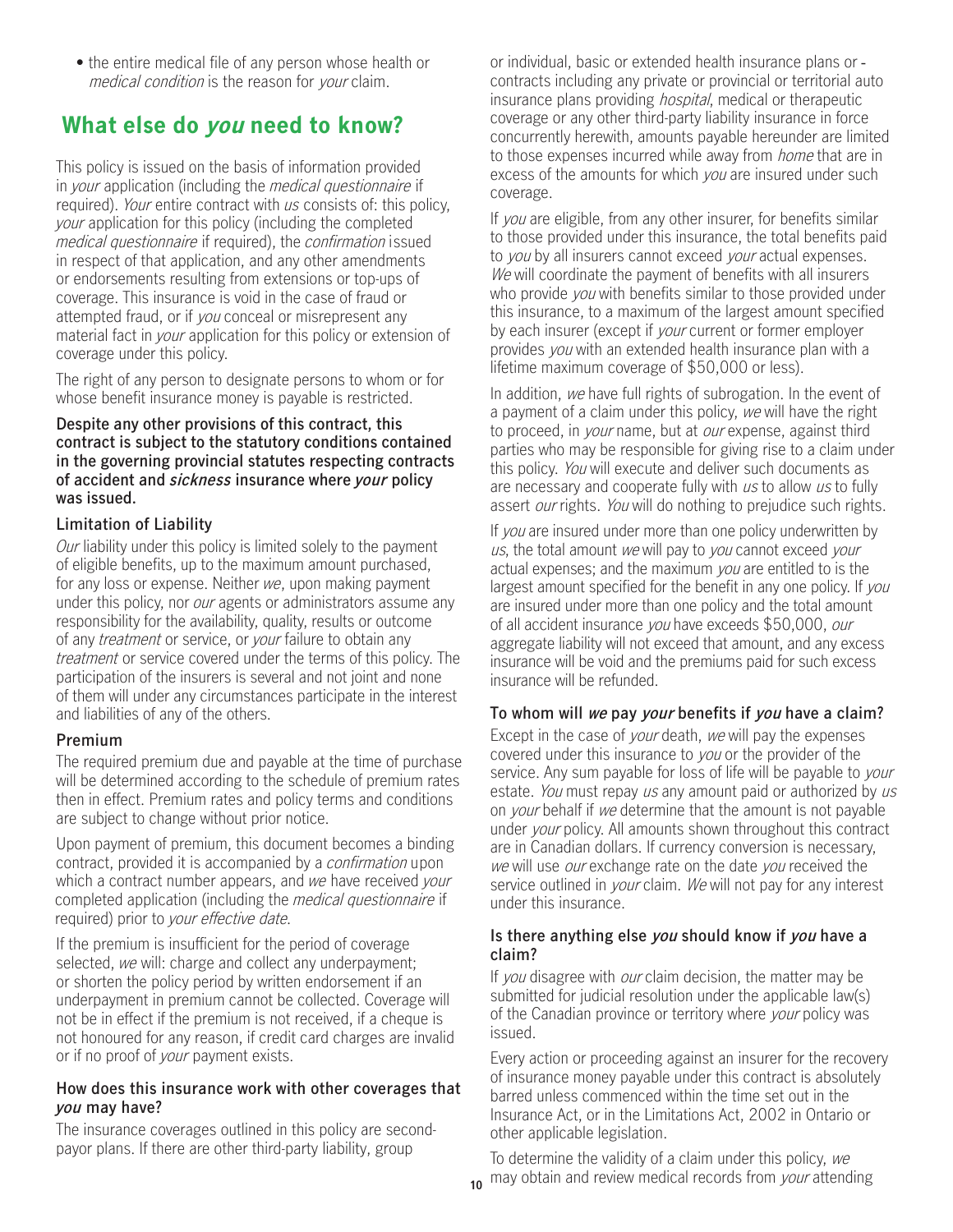physician(s), including the records from your regular physician(s) at home. These records may be used to determine the validity of a claim, whether or not the contents of the medical records were made known to you before you incurred a claim under this policy. In addition, we have the right, and you shall afford us the opportunity, to have you medically examined when and as often as may reasonably be required while benefits are being claimed under this policy. If you die, we have the right to request an autopsy, if not prohibited by law.

## **Definitions**

#### **When italicized in this policy, the term:**

Act of terrorism means any activity that involves a threat to use or the actual use of violence or any dangerous or threatening act, or the use of force. Such act is directed against the general public, governments, organizations, properties or infrastructures, or electronic systems.

The intention of such activity is to:

- instill fear in the general public;
- disrupt the economy;
- • intimidate, coerce or overthrow a government (whether that government is legal or illegal); and/or
- promote political, social, religious or economic objectives.

**Act of war** means hostile or warlike action whether declared or not, in a time of peace or war, whether initiated by a local government, foreign government or foreign group, civil unrest, insurrection, rebellion, or civil war.

**Activities of daily living** means eating, bathing, using the toilet, changing positions (including getting in and out of a bed or chair) - and dressing.

Age means your age at your effective date of insurance.

 **Change in medication** means the medication dosage, frequency, or type has been reduced, increased, or stopped, and/or new medication has been prescribed. The following is not considered a change in medication:

- • a change from a brand-name drug to an equivalent generic drug of the same dosage;
- a routine adjustment in the dosage of *your* medication, as a result of your blood levels only, if you are taking Coumadin (warfarin) or insulin and are required to have your blood levels tested on a regular basis, and your medical condition remains unchanged.

**Child, Children** means your unmarried, dependent son or daughter, who is travelling with you or joining you during your trip and is:

- at least 30 days of age but under 21 years of age; or
- any *age* who is mentally or physically disabled and dependent on *you* for support.

**Common carrier** means a conveyance (bus, taxi, train, boat, airplane or other vehicle) which is licensed, intended for and used to transport paying passengers.

**Confirmation** means this policy, the application for this policy, and any other documents confirming your insurance coverage once you have paid the required premium; and where applicable, includes the *medical questionnaire* and *your trip* arrangements. It may also include tickets or receipts issued by an airline, travel agent, tour operator, rental agency, cruise line or other accommodation or travel provider with whom you made arrangements for your trip.

**Departure date** means the date you leave home.

**Effective date** means the date on which your coverage begins. Your coverage starts on the later of:

- a) the *effective date* of insurance as shown on *your* confirmation; or
- b) the time and date you arrive in Canada from *home*. Except in the case of an *injury*, the applicable *waiting period* applies to all claims if you purchased insurance after your arrival in Canada.

When coverage is purchased prior to leaving *home* with an effective date equal to the date and time you are scheduled to arrive in Canada, coverage will also be provided with no additional premium during your uninterrupted flight directly to Canada. An uninterrupted flight can include a stop-over provided you do not leave the airport.

**Emergency** means an unforeseen *sickness* or *injury* that requires immediate *treatment*. An *emergency* no longer exists when the Assistance Centre indicates that the person is able to return to his or her province, territory of residence or country of permanent residence, or continue with the trip.

**Expiry date** means the earliest of:

- a. the date you leave Canada to return home;
- b. when your policy expires as shown in your confirmation;
- c. when you become a resident of a nursing home, home for the aged, or other long term care facility during your trip;
- d. 365 days after *your effective date* of insurance;
- e. the first day you become insured under a government health insurance plan. EXCEPTION: If you are a visitor to Canada with an IEC work permit, this policy will continue to provide eligible benefits that are not covered by your government health insurance plan.

At no additional premium, coverage includes the date and time you arrive *home* following an uninterrupted flight from Canada directly home, with no intention to return to Canada during your period of coverage under this insurance. An uninterrupted flight can include a stop-over provided you do not leave the airport.

**Government health insurance plan** means the health insurance coverage that a Canadian provincial or territorial government provides to its residents.

**Home** means your country of residence or origin; or your place of departure before arriving in Canada.

**Hospital** means a facility that is licensed as a *hospital* where in-patients receive medical care and diagnostic and surgical services under the supervision of a staff of physicians with 24-hour care by registered nurses. A clinic, an extended or palliative care facility, a rehabilitation establishment, an addiction centre, a convalescent, rest or nursing home, home for the aged or health spa is not a *hospital*.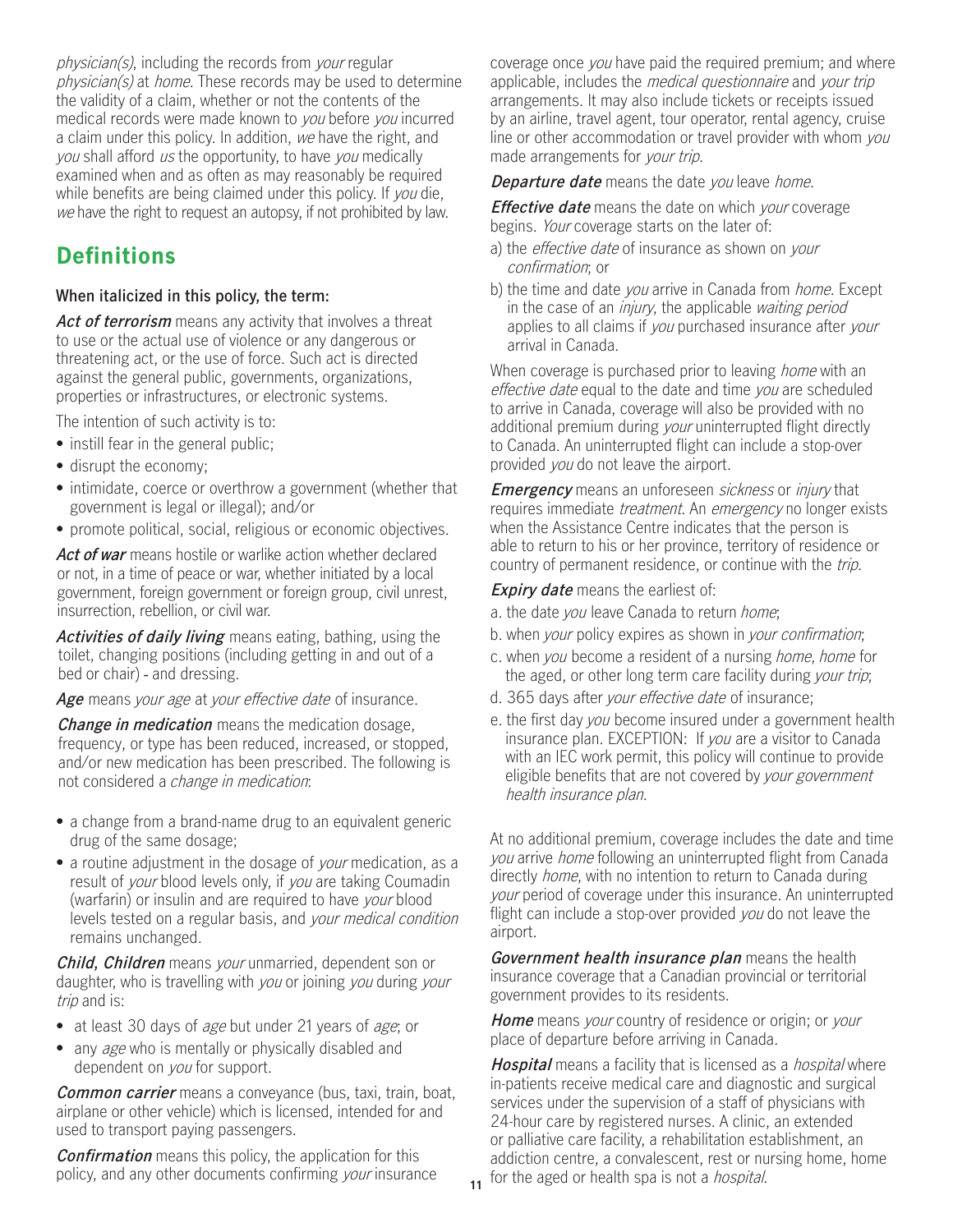**Immediate family** means spouse, parent, legal guardian, step-parent, grandparent, grandchild, in-law, natural or adopted child, step-child, brother, sister, step-brother, stepsister, aunt, uncle, niece, nephew or cousin.

**Injury** means sudden bodily harm that is caused directly by external and solely accidental means. Under Travel Accident Insurance, the *injury* must also be independent of *sickness* or disease.

**Medical condition** means sickness, injury, disease, or symptom(s); complication of pregnancy within the first 31 weeks of pregnancy.

**Medical questionnaire** means all the medical questions that are included in the application for coverage under this policy.

#### **Minor mental or emotional disorder** means:

- having anxiety or panic attacks, or
- being in an emotional state or in a stressful situation.

A minor mental or emotional disorder is one where your treatment includes only minor tranquilizers or minor antianxiety medication (anxiolytics) or no prescribed medication at all.

**Physician** means a medical doctor who is duly licensed in the jurisdiction in which he/she operates and who gives medical care within the scope of his/her licensed authority. A *physician* must be a person other than *yourself* or a member of *your* immediate family.

**Pre-existing condition** means a medical condition that exists before your effective date of insurance.

**Reasonable and customary** means charges that do not exceed the standard fee of other providers of similar standing in the locality or geographical area when providing the same treatment of a similar sickness or injury.

**Sickness** means illness or disease, or any symptom related to that illness and/or disease.

**Spouse** means someone to whom one is legally married, or with whom one has been residing and who is publicly represented as a spouse.

**Stable** medical condition means that all of the following apply:

- there have not been any new symptoms; and
- existing symptoms have not become more frequent or severe; and
- a *physician* has not found that the *medical condition* has become worse; and
- no test findings have shown that the *medical condition* may be getting worse; and
- a *physician* has not provided, prescribed, or recommended any new medication, or any *change in medication*; and
- a *physician* has not provided, prescribed, or recommended any investigative testing, new *treatment*, or any change in treatment; and
- • there has been no hospitalization or referral to a specialist or specialty clinic; and
- a *physician* has not advised referral to a specialty clinic or a specialist for further testing, and there has been no testing for which the results have not yet been received.

**Travel companion** means someone who shares trip arrangements with you on any one trip, up to a maximum of three (3) persons including you.

**Treatment** means hospitalization, prescribed medication (including prescribed as needed), medical, therapeutic, diagnostic or surgical procedure prescribed, performed or recommended by a licensed medical practitioner. IMPORTANT: Any reference to testing, tests, test results, or investigations excludes genetic tests. "Genetic test" means a test that analyzes DNA, RNA or chromosomes for purposes such as the prediction of disease or vertical transmission risks, or monitoring, diagnosis or prognosis.

**Trip** means the time between your effective date of insurance and expiry date.

**Waiting period** means the 48-hour period following and including your effective date of insurance if you purchase your policy:

- after the *expiry date* of an existing Manulife Visitor to Canada policy; or
- after you arrive in Canada.

The waiting period will be waived if you purchased this policy prior to the *expiry date* of an existing Visitors to Canada policy already issued by us, to take effect on the day following such expiry date, provided that there is no increase in the coverage amount or change in the Plan you select.

**We, us, our** means First North American Insurance Company (FNAIC) in connection with risk identified with ‡ throughout this document, and Manulife in connection with all other coverages under this policy.

**You, yourself, your** means the person named as the insured on the confirmation for whom insurance coverage was applied and for whom the appropriate premium was received by us.

In this policy, words and terms denoting the singular shall be interpreted to mean the plural and vice versa, unless the context clearly indicates otherwise.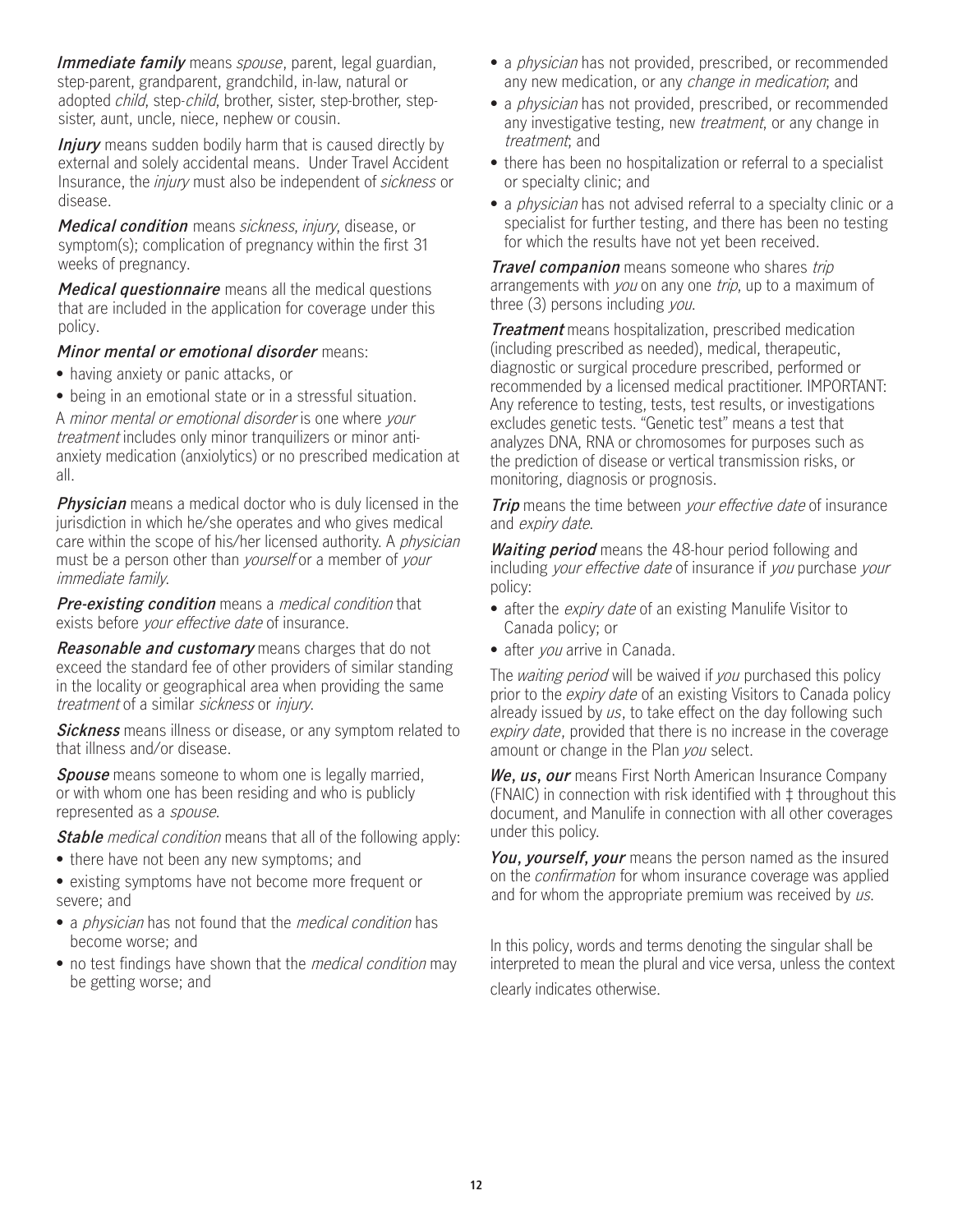## **Notice on privacy**

**Your privacy matters.** We are committed to protecting the privacy of the information we receive about you in the course of providing the insurance you have chosen. While our employees need to have access to that information, we have taken measures to protect your privacy. We ensure that other professionals, with whom we work in giving you the services you need under your insurance, have done so as well. To find out more about how we protect your privacy, please read our Notice on Privacy and Confidentiality.

**Notice on Privacy and Confidentiality.** The specific and detailed information requested on the application form is required to process the application. To protect the confidentiality of this information, Manulife will establish a financial services file from which this information will be used to process the application, offer and administer services, and process claims. Access to this file will be restricted to those Manulife employees, mandataries, administrators or agents who are responsible for the assessment of risk (underwriting). marketing and administration of services and the investigation of claims, and to any other person you authorize or as authorized by law. These people, organizations and service providers may be in jurisdictions outside Canada, and subject to the laws of those foreign jurisdictions. Your file is secured in *our* offices or those of *our* administrator or agent. You may request to review the personal information it contains and make corrections by writing to: Privacy Officer, Manulife, P.O. Box 1602, Waterloo, ON N2J 4C6.